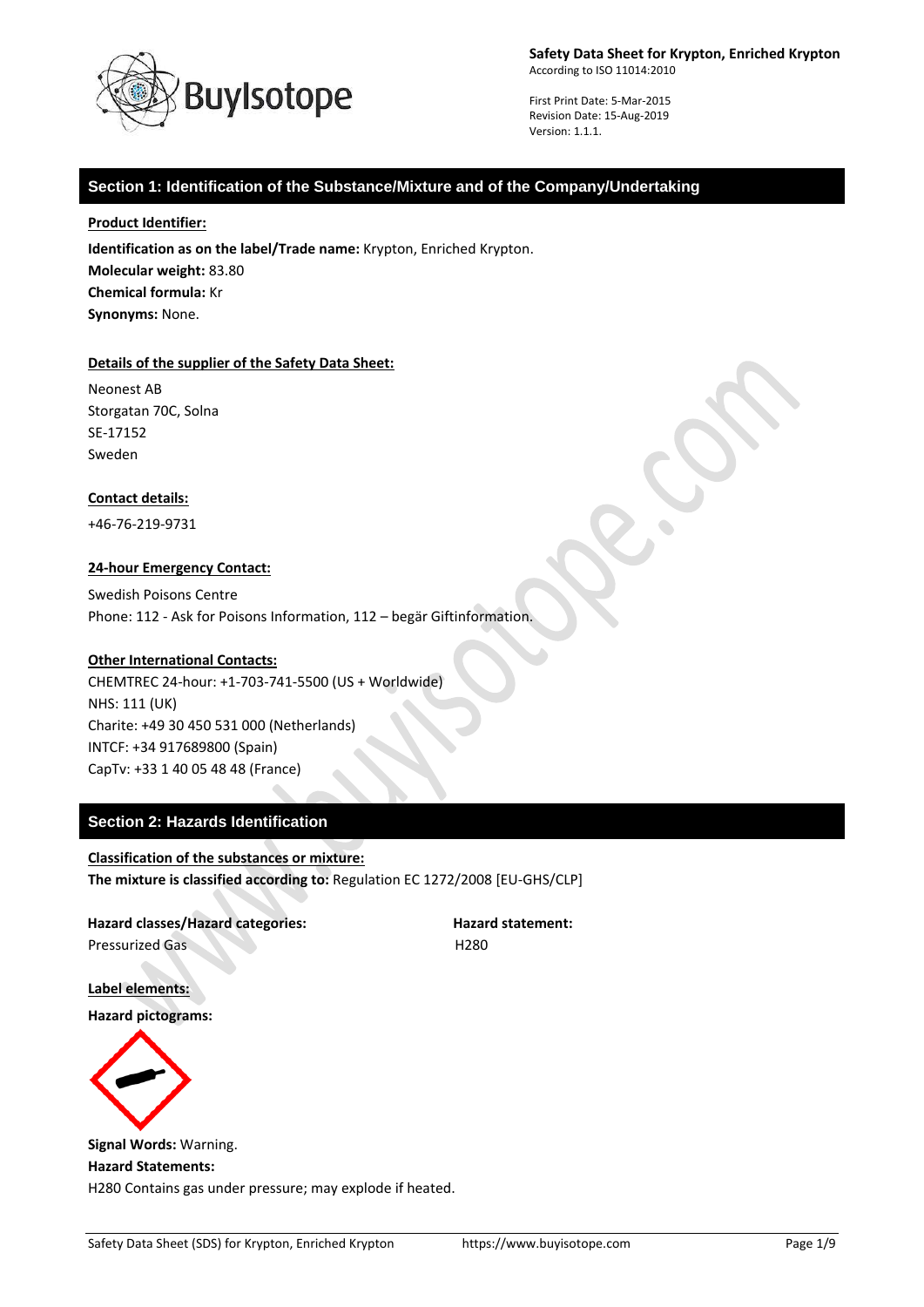

### **Precautionary Statements:** None. **Other hazards:** None known.

**Section 3: Composition/Information on Ingredients** 

**Substance/Mixture:** Substance. **Ingredients:**

| Substance name (IUPAC/EC) | CAS-No.   | <b>Molecular</b> | Concentration | <b>Classification</b>   |
|---------------------------|-----------|------------------|---------------|-------------------------|
|                           | EC-No.    | weight           | % by weight   | EC1272/2008             |
| Krypton                   | 7439-90-9 | 83.80            | >99%          | Press. Gas (Comp.) H280 |
|                           | 231-098-5 |                  |               |                         |

For explanation of abbreviations see Section 16.

# **Section 4: First-Aid Measures**

### **Description of first aid measures:**

**In case of inhalation:** Conscious persons should be assisted to an uncontaminated area and inhale fresh air. Quick removal from the contaminated area is most important. Unconscious persons should be moved to an uncontaminated area, given assisted respiration and supplemental oxygen. Further treatment should be symptomatic and supportive. **In case of skin contact:** If frostbite or freezing occurs, flush immediately with plenty of lukewarm water (105-115 °F; 41-46 °C). Do not use hot water. If warm water is not available, gently wrap affected parts in blankets. Get immediate medical attention.

**In case of eye contact:** Flush eyes with plenty of water.

**In case of ingestion:** If a large amount is swallowed, get medical attention.

# **Most important symptoms and effects, both acute and delayed:**

**Inhalation:** Effects of exposure to high concentrations so as to displace the oxygen in the air necessary for life are headache, dizziness, laboured breathing and eventual unconsciousness.

**Eyes:** Short-Term Exposure: Frostbite. Long-Term Exposure: No information is available.

**Skin contact:** Short-Term Exposure: Frostbite. Long-Term Exposure: No information is available.

**Ingestion:** No significant adverse effects.

**Indication of any immediate medical attention and special treatment needed:** Treat symptomatically. Show this safety data sheet to a physician or emergency room.

# **Section 5: Fire-Fighting Measures**

### **Extinguisher media:**

**Suitable extinguisher media:** Carbon dioxide, regular dry chemical. Large fires: Use regular foam or flood with fine water spray.

**Unsuitable extinguishing media:** None known.

**Special hazards arising from the mixture:** None known.

**Advice for fire-fighters:** Move container from fire area if it can be done without risk. Cool containers with water spray until well after the fire is out. Stay away from the ends of tanks. Withdraw immediately in case of rising sound from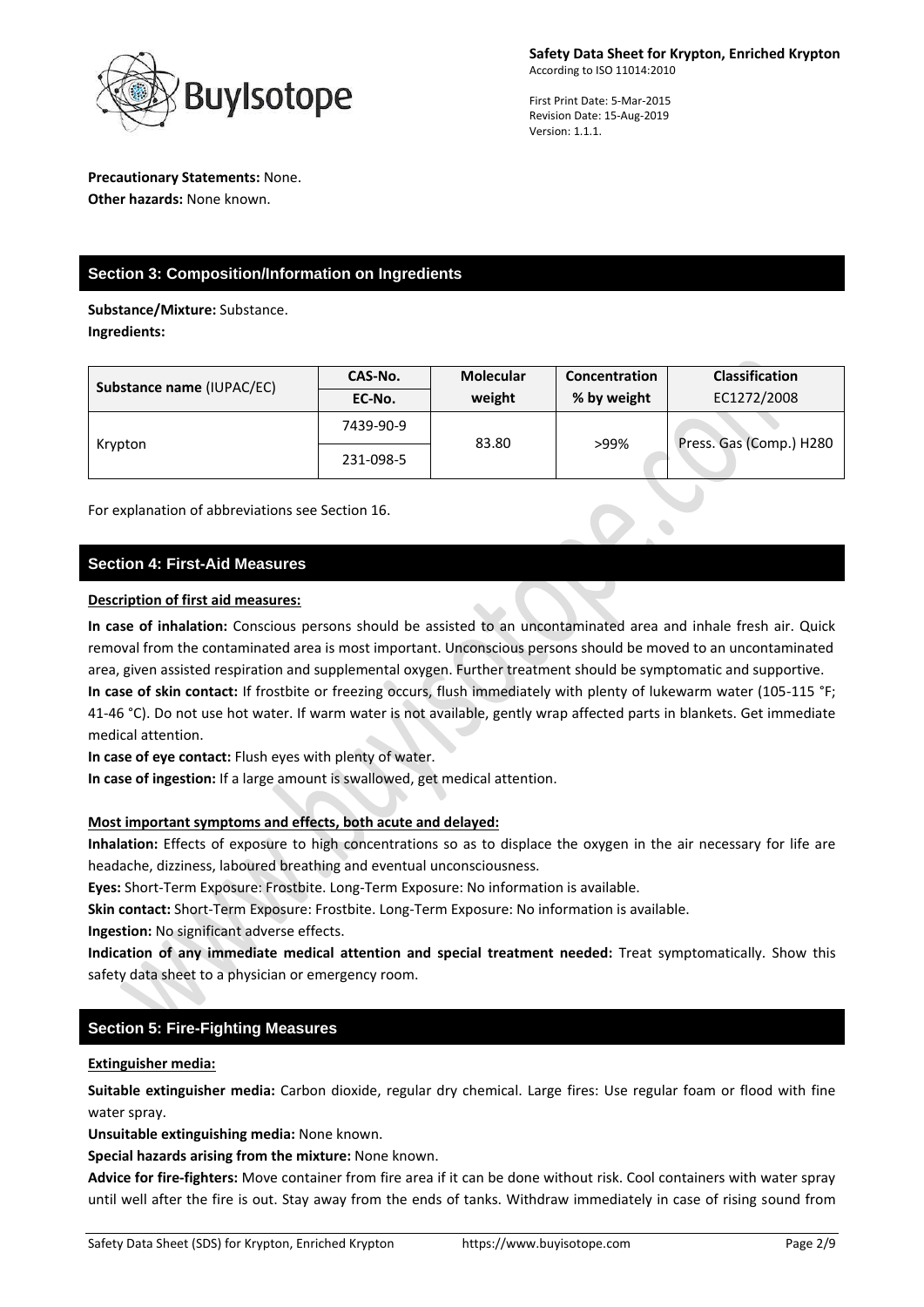

First Print Date: 5-Mar-2015 Revision Date: 15-Aug-2019 Version: 1.1.1.

venting safety device or any discoloration of tanks due to fire. For tank, rail car or tank truck, evacuation radius: 800 meters (½ mile). Use extinguishing agents appropriate for surrounding fire. Cool containers with water spray until well after the fire is out. Apply water from a protected location or from a safe distance. Do not get water directly on material. Reduce vapours with water spray. Avoid inhalation of material or combustion by-products. Stay upwind and keep out of low areas. Consider downwind evacuation if material is leaking.

**Further information:** Standard procedure for chemical fires. Use extinguishing measures that are appropriate to local circumstances and the surrounding environment.

### **Section 6: Accidental Release Measures**

### **Personal precautions, protective equipment and emergency procedures:**

Personal precautions: Stop leak if possible without personal risk. Evacuate all personnel from affected area, isolate hazard area and deny entry. Stay upwind and keep out of low areas. Use appropriate protective equipment. **Environmental precautions:** Prevent spreading of vapours through sewers, ventilation systems, and confined areas.

### **Methods for containment and cleaning up:**

If leak is in container or container valve, contact your closest supplier location or call the emergency telephone number listed herein.

#### **Reference to other sections:**

Treat recovered material as described in the section "Disposal considerations".

### **Section 7: Handling and Storage**

#### **Precautions for safe handling:**

**Advice on safe handling:** Use only in well-ventilated areas. Valve protection caps must remain in place unless cylinder is secured with valve outlet piped to use point. Do not drag, slide or roll cylinders. Use a suitable hand truck for cylinder movement. Use a pressure-reducing regulator when connecting cylinder to lower pressure piping or systems. Do not heat cylinder by any means to increase the discharge rate of product from cylinder. Use a check valve or trap in the discharge line to prevent hazardous backflow into the cylinder.

**Hygiene measures:** Do not eat, drink or smoke when using this product.

### **Conditions for safe storage, including incompatibilities:**

**Requirements for storage areas and containers:** Protect cylinders from physical damage. Store in cool, dry, wellventilated area, away from heavily trafficked areas and emergency exits. Do not allow the temperature where cylinders are stored to exceed 125 °F (52 °C). Cylinders should be stored upright and firmly secured to prevent falling or being knocked over. Full and empty cylinders should be segregated. Use a "first in - first out" inventory system to prevent full cylinders from being stored for excessive periods of time.

# **Section 8: Exposure Controls/Personal Protection**

#### **Control parameters:**

**Occupational exposure limits:** Contains no substances with occupational exposure limit values.

### **Exposure controls:**

**Appropriate engineering controls:** Provide local exhaust ventilation system. Ensure compliance with applicable exposure limits.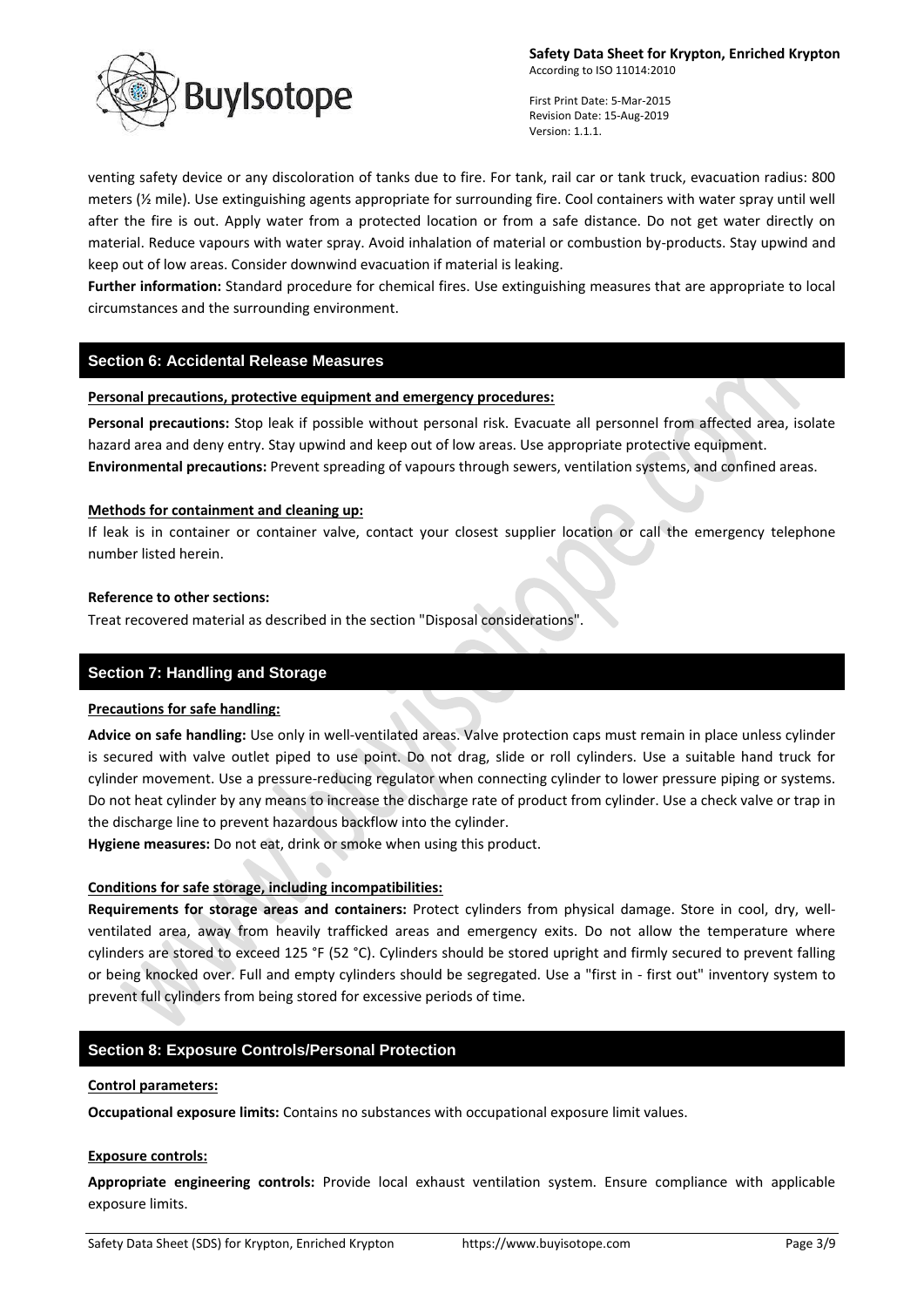

### **Individual protection measures, such as personal protective equipment:**

#### **Eye/face protection:**

Gas: Eye protection not required, but recommended.

Liquid: Wear splash-resistant safety goggles. Contact lenses should not be worn. Provide an emergency eye-wash fountain and quick-drench shower in the immediate work area.

**Hand protection:** Wear insulated gloves.

#### **Body protection:**

Gas: Protective clothing is not required.

Liquid: Wear appropriate protective, cold-insulating clothing.

**Respiratory protection:** Under conditions of frequent use or heavy exposure, respiratory protection may be needed. Respiratory protection is ranked in order from minimum to maximum. Consider warning properties before use. Any supplied-air respirator with a full facepiece that is operated in a pressure-demand or other positive-pressure mode. Any self-contained breathing apparatus that has a full facepiece and is operated in a pressure-demand or other positive-pressure mode. For Unknown Concentrations or Immediately Dangerous to Life or Health - Any supplied-air respirator with full facepiece and operated in a pressure-demand or other positive-pressure mode in combination with a separate escape supply. Any self-contained breathing apparatus with a full facepiece.

# **Section 9: Physical and Chemical Properties**

#### **Information on basic physical and chemical properties**

**Appearance (form):** Gas. **Colour:** Colourless. **Odour:** Odourless. **Odour threshold:** No data available. **Molecular Weight:** 83.80 **pH (concentration):** No data available. **Melting point/range (°C):** No data available. **Boiling point/range (°C):** -153.3 °C **Freezing point (°C):** -157.2 °C **Flash point (°C):** No data available. **Evaporation rate:** No data available. **Flammability (solid, gas):** No data available. **Ignition temperature (°C):** No data available. **Upper/lower flammability/explosive limits:** No data available. **Vapour pressure (20 °C):** No data available. **Vapour density:** 2.92 **Relative density (25 °C):** No data available. **Water solubility (g/L) at 20 °C:** Negligible. **n-Octanol/Water partition coefficient**: No data available. **Auto-ignition temperature:** No data available. **Decomposition temperature:** No data available. **Viscosity, dynamic (mPa s):** No data available. **Explosive properties:** The substance or mixture is not classified as explosive. **Oxidising properties:** The substance or mixture is not classified as oxidizing.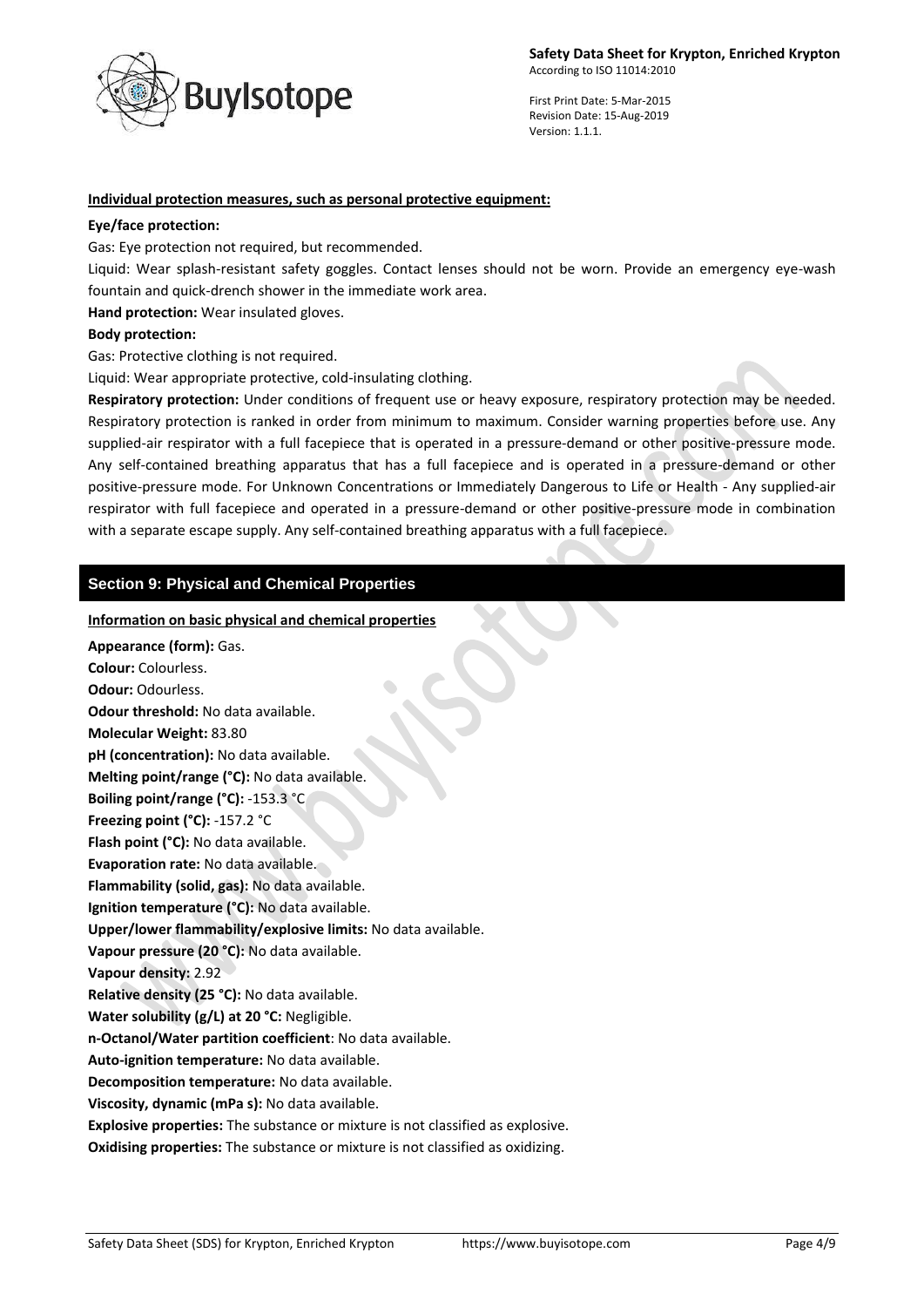

First Print Date: 5-Mar-2015 Revision Date: 15-Aug-2019 Version: 1.1.1.

# **Section 10: Stability and Reactivity**

**Reactivity:** No dangerous reaction known under conditions of normal use.

**Chemical stability:** Stable under normal conditions.

**Possibility of hazardous reactions:** No dangerous reaction known under conditions of normal use.

**Conditions to avoid:** Protect from physical damage and heat. Containers may rupture or explode if exposed to heat. **Incompatible materials:** None known.

**Hazardous decomposition products:** None known.

# **Section 11: Toxicological Information**

#### **Information on toxicological effects:**

Krypton is nontoxic, but the liberation of a large amount in a confined area could displace the amount of oxygen in air necessary to support life.

#### **Classification according to GHS (1272/2008/EG, CLP)**

#### **Skin corrosion/irritation:**

Not classified based on available information.

#### **Serious eye damage/eye irritation:**

Not classified based on available information.

#### **Respiratory or skin sensitisation:**

Not classified based on available information.

### **Germ cell mutagenicity:**

Not classified based on available information.

#### **Carcinogenicity:**

IARC: Not listed as a carcinogen or potential carcinogen. NTP: Not listed as a carcinogen or potential carcinogen.

OSHA: Not listed as a carcinogen or potential carcinogen.

### **Reproductive toxicity:**

Not classified based on available information.

**Specific target organ toxicity – single exposure (STOT):**

Not classified based on available information.

#### **Specific target organ toxicity (STOT) – repeated exposure:**

Not classified based on available information.

#### **Aspiration toxicity:**

Not classified based on available information.

# **Section 12: Ecological Information**

**Toxicity:** No data available.

**Persistence and degradability:** No data available.

**Bioaccumulative potential:** No data available.

**Mobility in soil:** No data available.

**Results of PBT& vPvB assessment:** Not relevant.

**Other adverse effects:** No data available.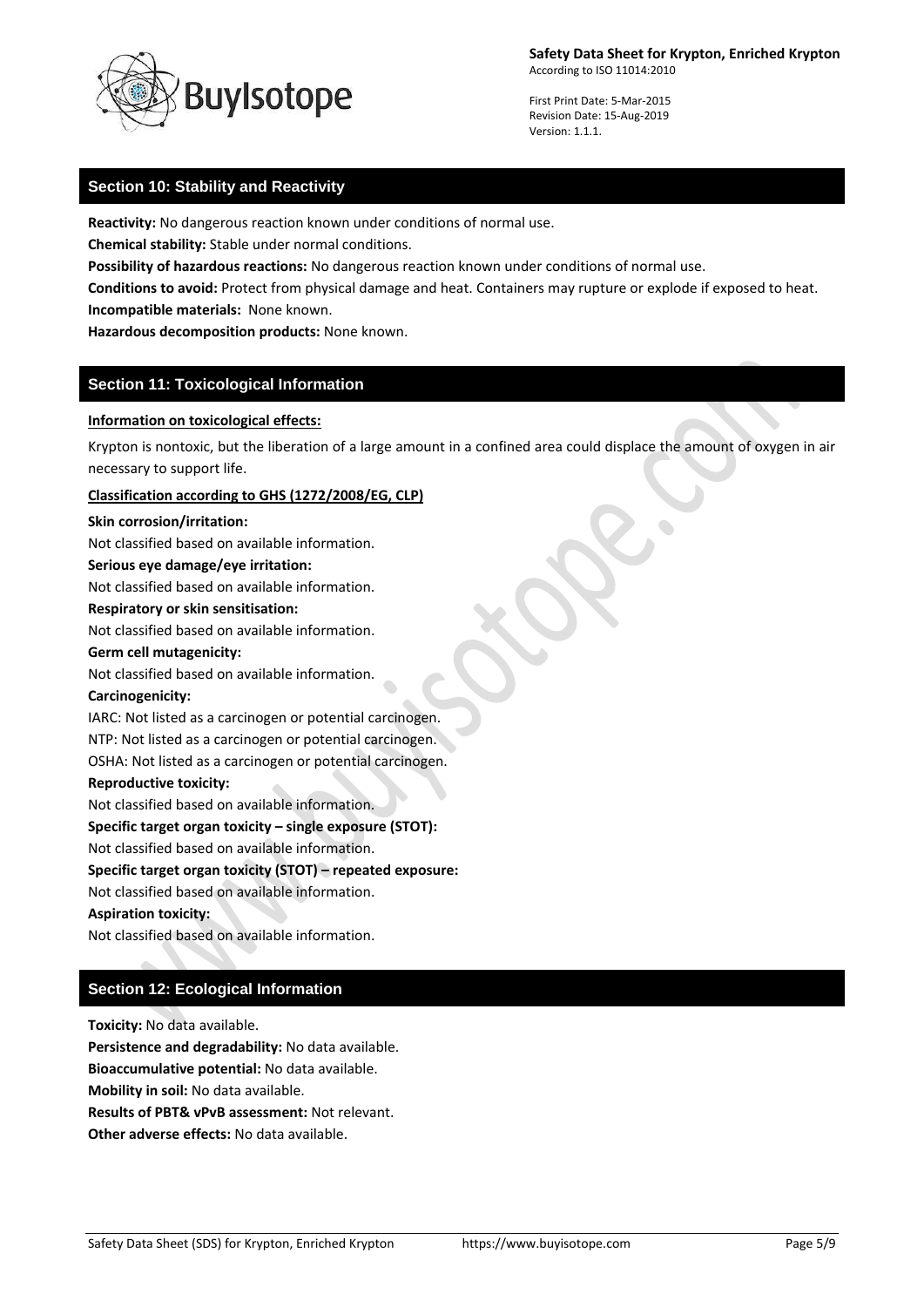

First Print Date: 5-Mar-2015 Revision Date: 15-Aug-2019 Version: 1.1.1.

## **Section 13: Disposal Considerations**

**Waste treatment methods:** Do not attempt to dispose of waste or unused quantities. Return in the shipping container, properly labelled, with any valve outlet plugs or caps secured and valve protection cap in place, to your supplier. For emergency disposal assistance, contact your closest supplier location or call the emergency telephone number listed herein.

# **Section 14: Transport Information**

### **DOT:**

**Proper Shipping Name:** KRYPTON, COMPRESSED. **Hazard Class**: 2.2 **UN Number:** 1056 **Shipping Label:** Non-flammable, non-poisonous gas. **Hazard Label:** 



**IATA: Proper Shipping Name:** KRYPTON, COMPRESSED. **Hazard Class**: 2.2 **UN Number:** 1056 **Shipping Label:** Non-flammable, non-poisonous gas.

# **Section 15: Regulatory Information**

**EU regulations:**

**Regulation (EC) No. 1005/2009 on substances that deplete the ozone layer, Annex I and II, as amended** Not listed. **Regulation (EC) No. 850/2004 on persistent organic pollutants, Annex I** Not listed. **Regulation (EU) No. 649/2012 concerning the export and import of dangerous chemicals, Annex I, Part 1 as amended** Not listed. **Regulation (EU) No. 649/2012 concerning the export and import of dangerous chemicals, Annex I, Part 2 as amended** Not listed. **Regulation (EU) No. 649/2012 concerning the export and import of dangerous chemicals, Annex I, Part 3 as amended** Not listed. **Regulation (EU) No. 649/2012 concerning the export and import of dangerous chemicals, Annex V as amended** Not listed. **Regulation (EC) No. 166/2006 Annex II Pollutant Release and Transfer Registry** Not listed.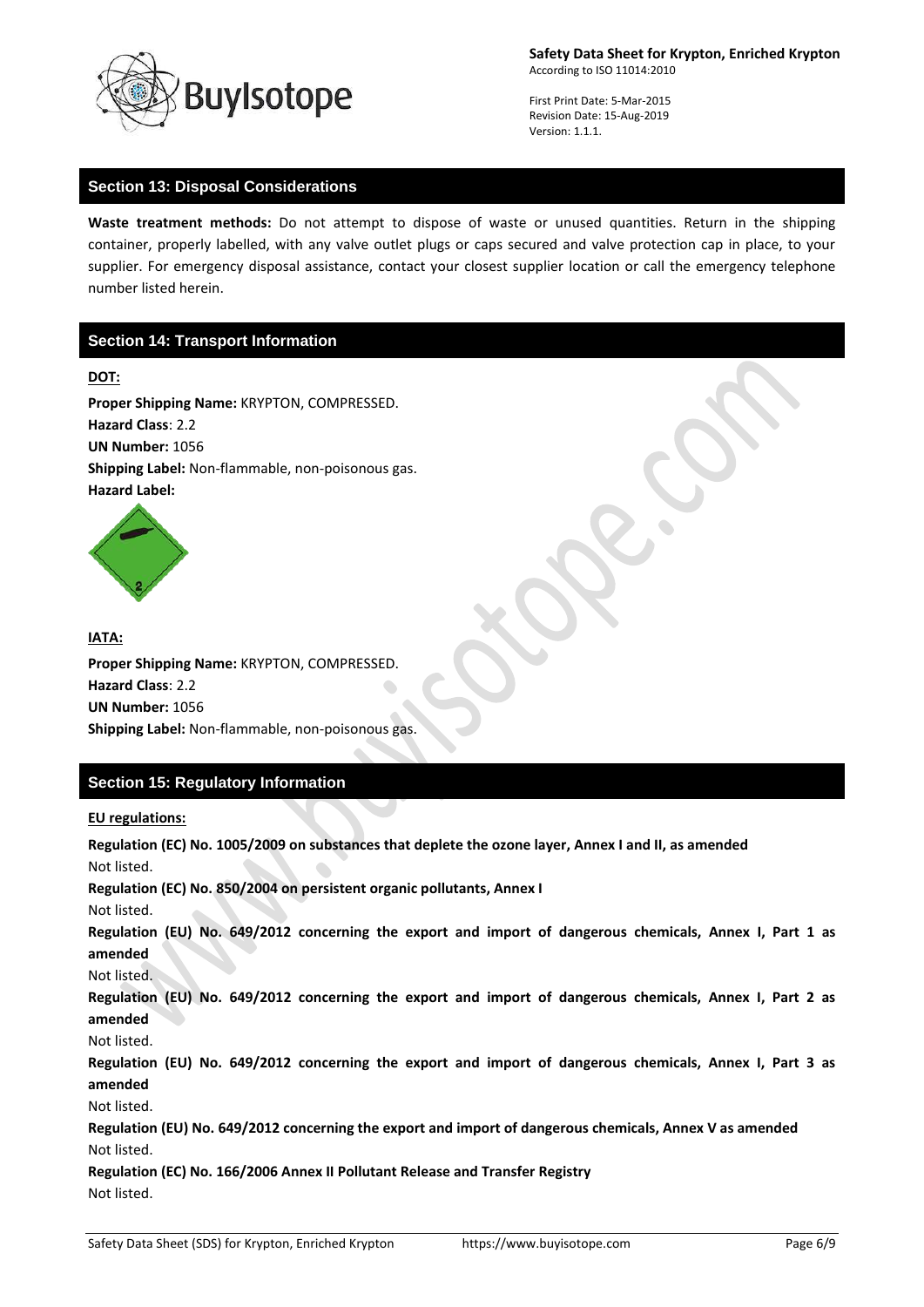

**Regulation (EC) No. 1907/2006, REACH Article 59(10) Candidate List as currently published by ECHA** Not listed.

# **Authorisations:**

**Regulation (EC) No. 1907/2006, REACH Annex XIV Substances subject to authorization, as amended** Not listed.

### **Restrictions on use:**

**Regulation (EC) No. 1907/2006 Annex XVII Substances subject to restriction on marketing and use** Not regulated.

**Regulation (EC) No. 1907/2006, REACH Annex XVII Substances subject to restriction on marketing and use as amended**

Not listed.

**Directive 2004/37/EC on the protection of workers from the risks related to exposure to carcinogens and mutagens at work**

Not regulated.

**Directive 92/85/EEC: on the safety and health of pregnant workers and workers who have recently given birth or** 

# **are breastfeeding.**

Not regulated.

### **Other EU regulations:**

**Directive 2012/18/EU on major accident hazards involving dangerous substances**

Not listed.

**Directive 98/24/EC on the protection of the health and safety of workers from the risks related to chemical agents at work.**

Always applicable.

**Directive 94/33/EC on the protection of young people at work**

Not listed.

**Other regulations:** The product is classified and labelled in accordance with EC directives or respective national laws. This Safety Data Sheet complies with the requirements of Regulation (EC) No 1907/2006, as amended.

# **U.S. Federal Regulations:**

**TSCA:** Krypton (CAS No. 7439-90-9) is listed.

**SARA 311/312:** Sudden release of pressure hazard; immediate (acute) health hazard.

# **International Regulations:**

**Canada:** Krypton (CAS No. 7439-90-9) is listed on the Canadian DSL WHMIS Classification: Class A – Compressed Gas. **EU Regulations:**

**EC No. 1272/2008 [CLP]:** Compressed Gas H280.

**Directive 67/548/EEC {DSD}] Or 1999/45/EC [DPD]:** Not classified.

**National regulations:** Listed on AICS, IECSC, Korean ECL, PICCS.

**US State Regulations:** Not listed in California Proposition 65's carcinogens list, developmental toxicity list, reproductive toxicity (female) list or reproductive toxicity (male) list.

**Chemical safety assessment:** No Chemical Safety Assessment has been carried out.

# **Section 16: Other Information**

**List of abbreviations:**

ACGIH American Conference of Governmental Industrial Hygienists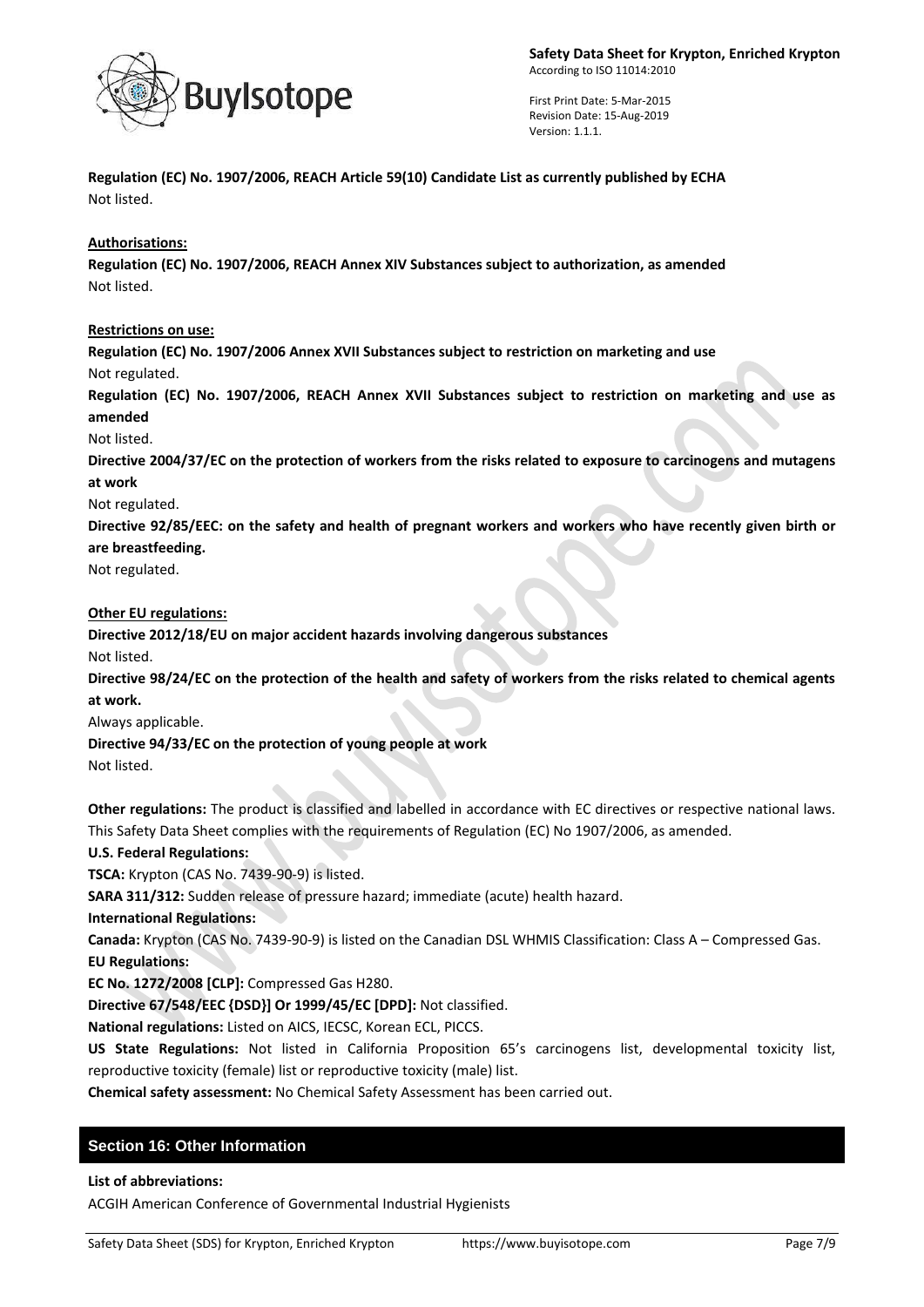

ADR European Agreement Concerning the International Carriage of Dangerous Goods by Road ALARA As Low As Is Reasonably Achievable AMU Atomic Mass Unit ANSI American National Standards Institute BLS Basic Life Support CAM Continuous Air Monitor CAS Chemical Abstracts Service (division of the American Chemical Society) CEN European Committee for Standardization CERCLA Comprehensive Environmental Response Compensation and Liability Act CLP Classification, Labelling and Packaging (European Union) CPR Controlled Products Regulations (Canada) CWA Clean Water Act (USA) DAC Derived Air Concentration (USA) DOE United States Department of Energy (USA) DOT United States Department of Transportation (USA) DSL Domestic Substances List (Canada) EC50 Half Maximal Effective Concentration EINECS European Inventory of Existing Commercial Chemical Substances EHS Environmentally Hazardous Substance ELINCS European List of Notified Chemical Substances EMS Emergency Response Procedures for Ships Carrying Dangerous Goods EPA Environmental Protection Agency (USA) EPCRA Emergency Planning and Community Right-To-Know Act (EPCRA) of 1986 GHS Globally Harmonized System HMIS Hazardous Materials Identification System (USA) IARC International Agency for Research on Cancer IATA International Air Transport Association IBC Intermediate Bulk Containers ICAO International Civil Aviation Organization IDLH Immediately Dangerous to Life or Health IMDG International Maritime Code for Dangerous Goods LC50 Lethal concentration, 50 percent LD50 Lethal dose, 50 percent LDLO Lethal Dose Low LOEC Lowest-Observed-Effective Concentration MARPOL International Convention for the Prevention of Pollution from Ships MSHA Mine Safety and Health Administration (USA) NCRP National Council on Radiation Protection & Measurements (USA) NDSL Non-Domestic Substances List (Canada) NFPA National Fire Protection Association (USA) NIOSH National Institute for Occupational Safety and Health (USA) NOEC No Observed Effect Concentration N.O.S. Not Otherwise Specified NRC Nuclear Regulatory Commission (USA) NTP National Toxicology Program (USA) OSHA Occupational Safety and Health Administration (USA) PBT Persistent Bioaccumulative and Toxic Chemical PEL Permissible Exposure Limit